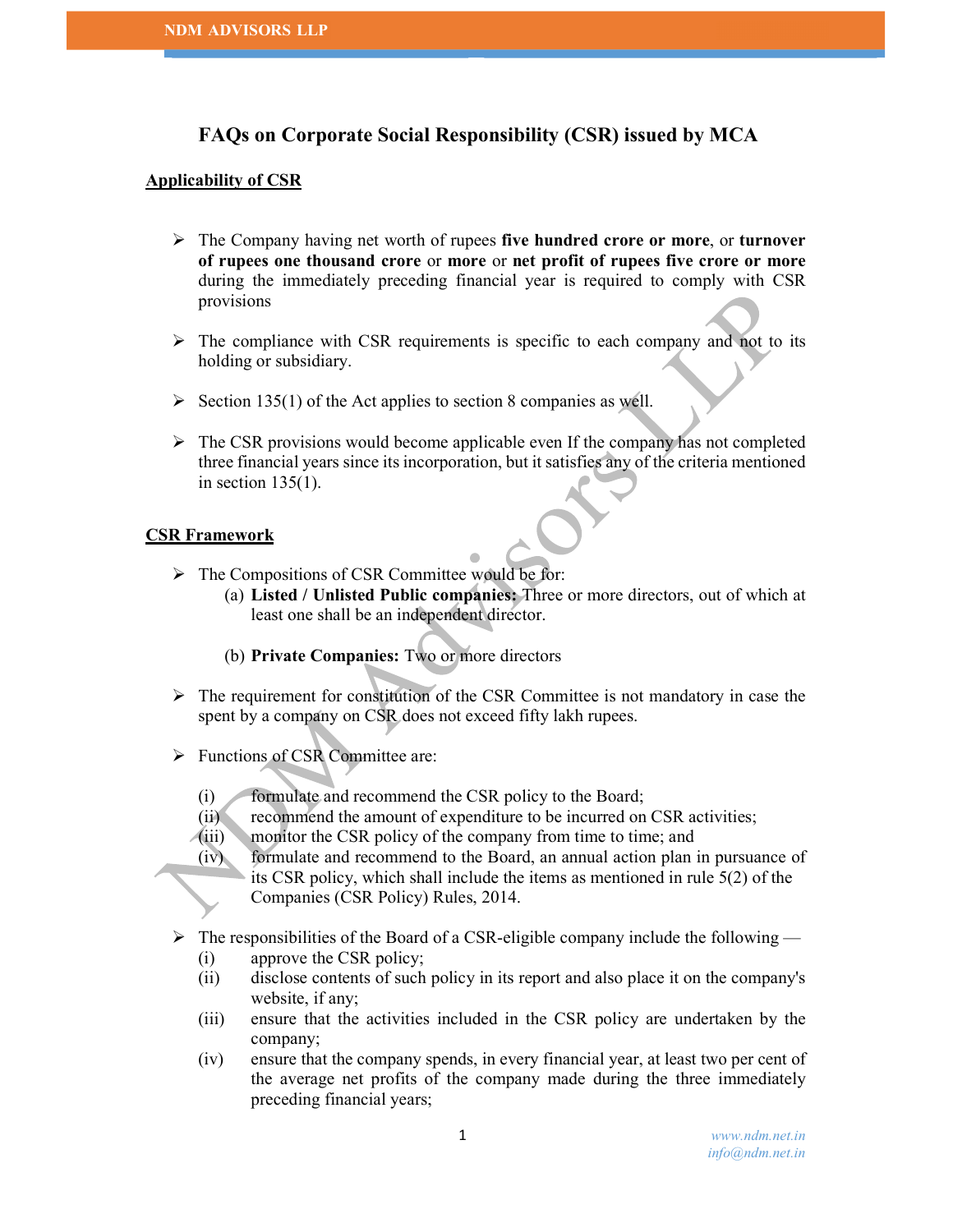- (v) satisfy itself regarding the utilisation of the disbursed CSR funds; and
- (vi) if the company fails to spend at least two per cent of the average net profits of the company, the Board shall, in its report made under clause (o) of sub-section (3) of section 134, specify the reasons for not spending the amount and transfer the unspent CSR amount as per provisions of sections 135(5) and 135(6) of the Act.
- $\triangleright$  The Government has no direct role in the approval and implementation of the CSR programmes /projects of a company.
- $\triangleright$  The existing legal provisions such as mandatory disclosures, accountability of the CSR Committee and the Board and provisions for audit of accounts of the company provide sufficient mechanisms for monitoring.
- $\triangleright$  The Government monitors the compliance of CSR provisions through the disclosures made by the companies in the MCA 21 portal. In case of any violation of CSR provisions, action can be initiated by the Government against such non-compliant companies.

## CSR Expenditure

- $\triangleright$  Profit before tax to be considered for computing net profit under section 135 of the Act and it should be in accordance with the provisions of section 198 of the Companies Act, 2013.
- $\triangleright$  Limit for administrative overheads is five percent of total CSR expenditure and it's includes 'general management and administration' expenses.
- $\triangleright$  Expenses incurred by implementing agencies on the management of CSR cannot be considered as administrative overheads.
- $\triangleright$  Surplus refers to the income generated from the expenditure on CSR activities and shall be utilised only for CSR purposes.
- Contribution to corpus of any entity is not an admissible CSR expenditure w.e.f. 22nd January, 2021.
- $\triangleright$  Expenses related to transfer of capital assets will be qualify as admissible CSR expenditure in the year of such transfer.
- $\triangleright$  Excess amount spent on CSR activities can be set off against CSR expenditures up to the immediately succeeding three financial years w.e.f 22nd January, 2021.
- $\triangleright$  Set off of excess amount spent on CSR activities can be carried forward up to immediately succeeding three financial years, otherwise it will lapse. It is applicable from 22nd January, 2021 and has a prospective effect, thus no carry forward shall be allowed for the excess amount spent, if any, in financial years prior to FY 2020-21
- $\triangleright$  It is not mandatory to spent CSR expenditure only in local areas of the Company unless the Company balance local area preference with national priorities.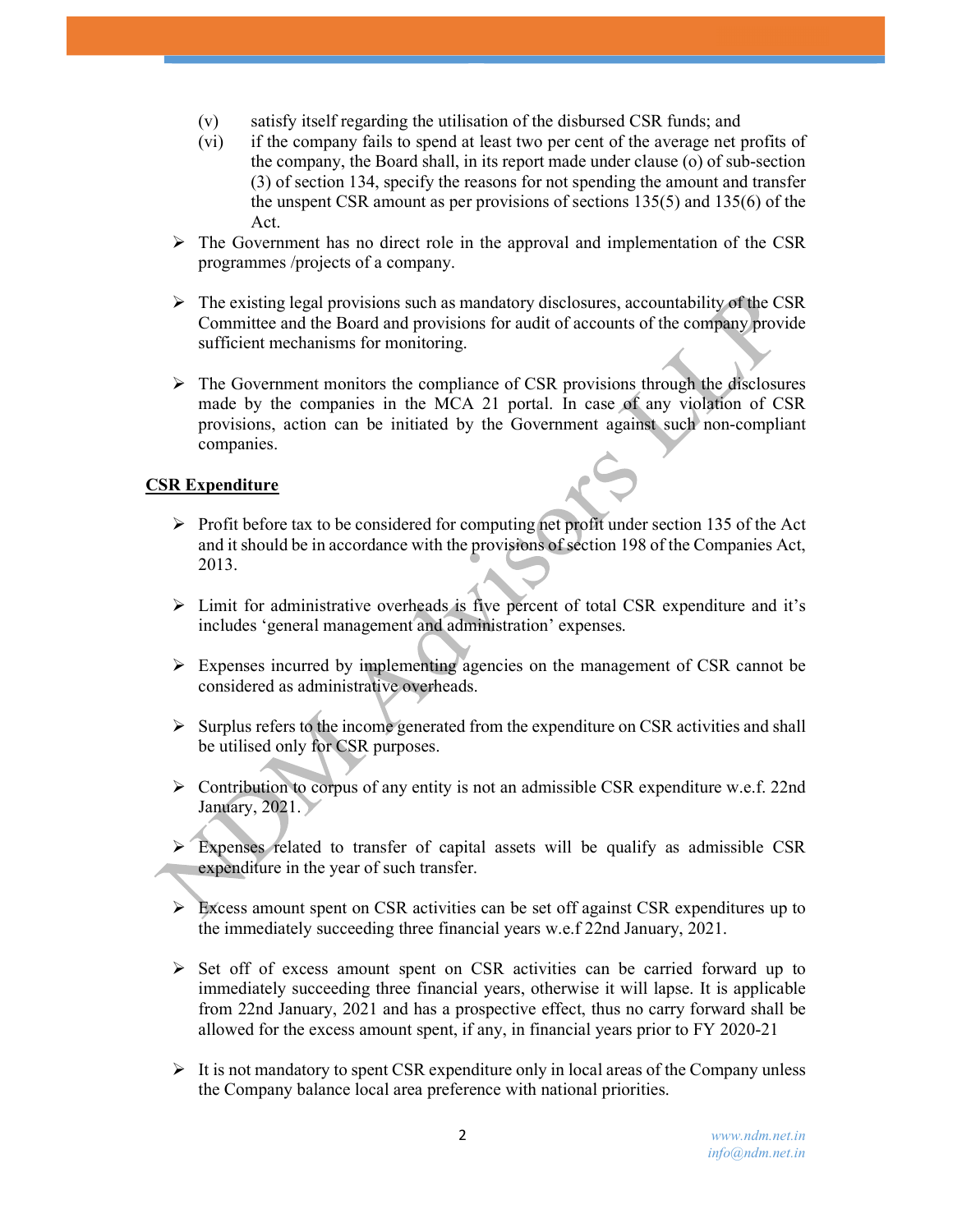- $\triangleright$  CSR expenditure incurred by Company cannot be claimed as business expenditure.
- $\triangleright$  No Specific tax exemption have been extended to CSR expenditure and hence does not form a part of business expenditure.
- $\triangleright$  CSR contribution cannot be in kind and monetized
- $\triangleright$  CSR expenditure cannot be incurred on activities beyond Schedule VII of the Companies Act, 2013
- $\triangleright$  CSR expenditure can be incurred in multiple modes i.e. Activities route, Contribution to funds route and Contribution to incubators and R&D projects
- Contributions to Swachh Bharat Kosh, Clean Ganga Fund, Prime Minister's National Relief Fund (PMNRF), Prime Minister's Citizen Assistance and Relief in Emergency Situations Fund (PM CARES Fund) and any other fund set up by the Central Government and notified by the Ministry of Corporate Affairs shall be admissible funds for CSR expenditure.
- Contribution to any other fund not specified in Schedule VII of the Act, cannot be an admissible CSR expenditure.
- $\triangleright$  CSR should not be interpreted as a source of financing the resource gaps in Government Schemes
- $\triangleright$  Involvement of employees in CSR projects of a Company cannot be monetized.

## CSR Activities

- $\triangleright$  Rule 2(1) (d) of the Companies (CSR Policy) Rules, 2014 specifies ineligible CSR activities
- $\triangleright$  Any activity benefits directly the employees will not be considered as eligible CSR activity and shall be considered as an "activity benefitting employees"
- $\triangleright$  Sponsorship activities of an event are done with an aim of deriving marketing benefits for a company's product or services and hence cannot be considered as CSR activity.
- Rule  $2(1)$  (d) (ii) of the Companies (CSR Policy) Rules, 2014 specifies that any activity undertaken by the company outside India shall not be an eligible CSR activity unless it is training of Indian sports personnel representing any State or Union Territory at national or international level.
- $\triangleright$  Rule 4(4) in Companies (CSR Policy) Rules, 2014 allows Companies with small CSR funds to collaborate with other Companies for undertaking CSR activities by way of pooling their CSR resources.

#### CSR Implementation

 The company may undertake CSR activities through following three modes of implementation as prescribed under rule 4 of the Companies (CSR Policy) Rules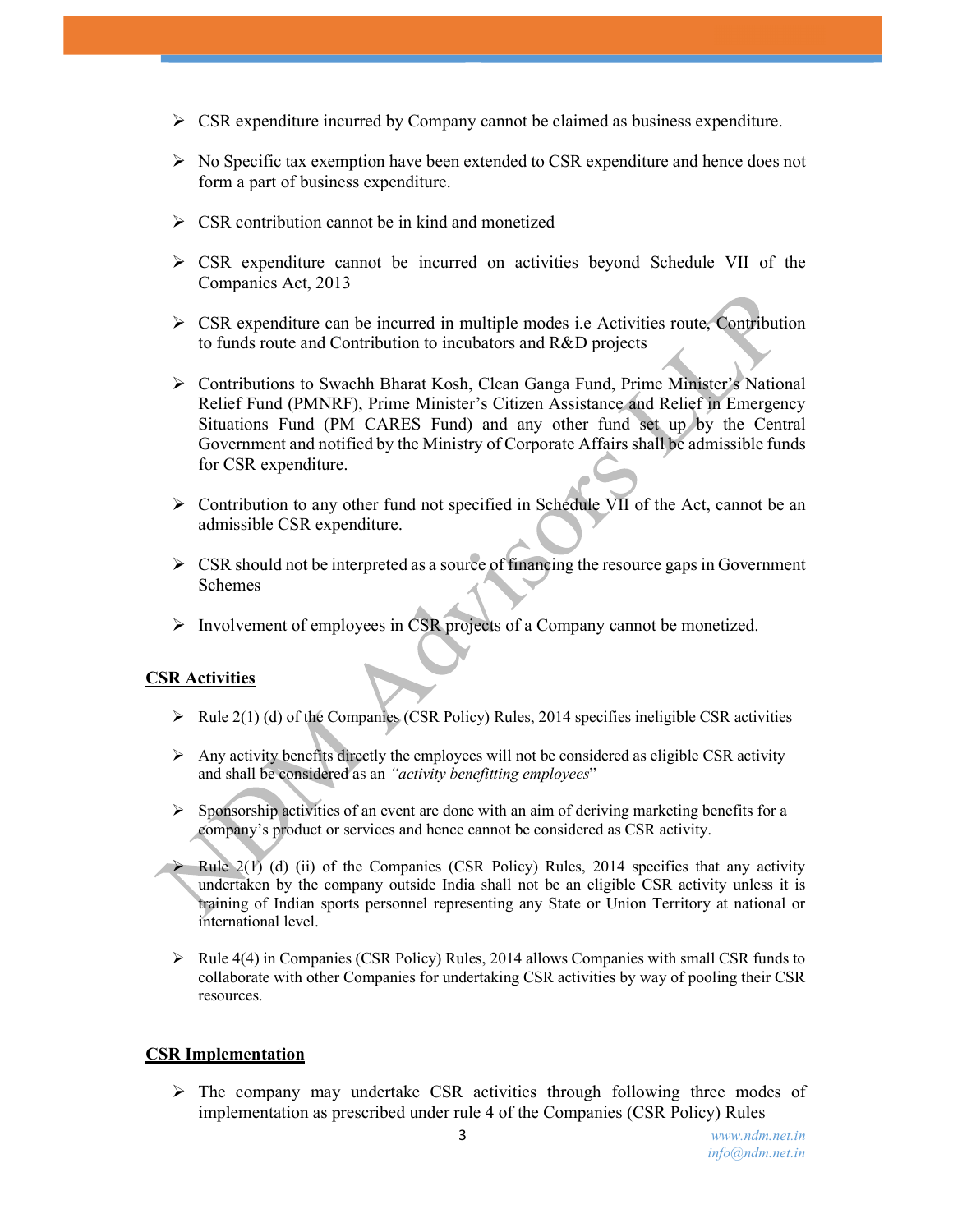- $\triangleright$  Rule 4(1) of the Companies (CSR Policy) Rules, 2014, specified the list of eligible entities which can act as an implementing agency for undertaking CSR activities.
- $\triangleright$  All three types of entities i.e a section 8 Company, or a registered public trust, or a registered society are required to have income-tax registration u/s 12A as well as 80G of the Income Tax Act, 1961 to act as implementing agency, except for any entities established by Central or State Government.
- $\triangleright$  Registered public trust would include trusts registered under the Income Tax Act, 1961 in respect of those states where registration of public trusts is not mandatory.
- $\triangleright$  The identification of suitable implementing agencies is the main purpose for registering implementing agency on the MCA21 portal.
- It is mandatory for implementing agency to register itself in the MCA21 portal w.e.f. 1 stApril, 2021 in order to enable it to undertake CSR activities on behalf of the company other than any ongoing project which has been approved between 22nd January, 2021 and 31st March, 2021.
- $\triangleright$  The requirement of filing e-form CSR-1 does not arise in case the company carries out CSR activities directly.
- $\triangleright$  An international organisation cannot act as an implementing agency. However, they can be engaged for the limited purposes of designing, monitoring, and evaluation of the CSR projects or programmes, or for capacity building of personnel of the company involved in CSR activities.

## Ongoing Project

- $\triangleright$  Ongoing project has been defined under rule 2(1)(i) of the Companies (CSR Policy) Rules, 2014
- $\triangleright$  The project should have commenced within the financial year to be termed as 'ongoing'.
- $\triangleright$  An ongoing project will have 'commenced' when the company has either issued the work order pertaining to the project or awarded the contract for execution of the project.
- $\triangleright$  The maximum permissible time period shall be three financial years excluding the financial year in which it is commenced and time period of an ongoing project cannot be extended beyond its permissible limit.
- $\triangleright$  In case of ongoing projects, the major responsibilities of the Board include:
	- (i) identification of the ongoing projects;
	- (ii) year-wise allocation of funds;
	- (iii) transferring the unspent money to a separate bank account as prescribed under sub-section (6) of section 135;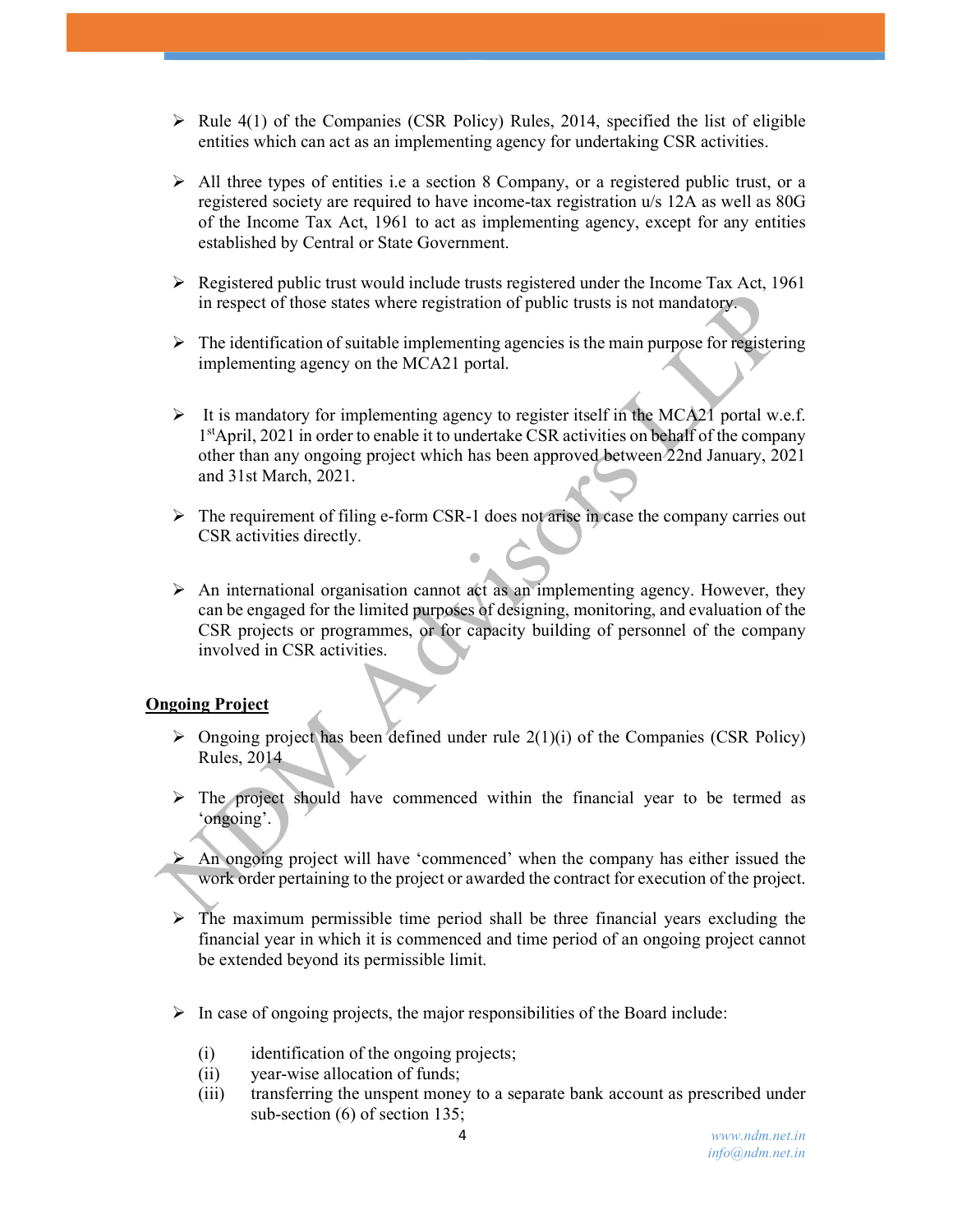- (iv) monitoring the implementation of the projects with reference to the approved timelines and year-wise allocation; and
- (v) making modifications, if any, for smooth implementation of the projects within the overall permissible time period.
- The Board may abandon or modify an ongoing project under exceptional circumstances, by providing reasonable justification to that effect.
- $\triangleright$  The budget outlay dedicated for one project can be used against another project.

## Treatment of Unspent CSR Amount

- $\triangleright$  If a company spends less than the amount required to be spent under their CSR obligation, the Board shall specify the reasons for not spending in the Board's report and shall deal with the unspent amount in the following manner:
	- (a) If the unspent amount pertains to Ongoing Projects-The Company shall spent "unspent amount" to a separate bank account of the company to be called as 'Unspent CSR Account' within 30 days from the end of the financial year.
	- (b) If the unspent amount pertains to other than Ongoing Projects- The Company shall spent "unspent amount" to any fund included in Schedule VII of the Act within 6 months from the end of the financial year. The transfer of unspent amount will be considered as compliance with section 135(5) of the Act.
- $\triangleright$  Companies are not permitted to spend the unspent CSR amount, other than the amount pertaining to ongoing projects, on any CSR activity during the intervening period of six months after the end of the financial year. Such unspent CSR amount is required to be transferred to any fund included in Schedule VII of the Act.
- $\triangleright$  The implementing agency acts on behalf of the company and mere disbursal of funds for implementation of a project does not amount to spending unless the implementing agency utilises the whole amount.
- $\triangleright$  A company needs to open a separate 'Unspent CSR Account' for each financial year but not for each ongoing project.
- $\triangleright$  The unspent CSR Account can be utilised only for meeting the expenses of ongoing projects. The special account cannot be used by the company as collaterals or creating a charge or any other business activity.
- $\triangleright$  An ongoing project initiated by a company in any previous financial years cannot be classified as an ongoing project.
- $\triangleright$  The Board can either transfer the unspent CSR amount of previous financial years to 'Unspent CSR Account' or continue as per the previous accounting practices adopted by the company.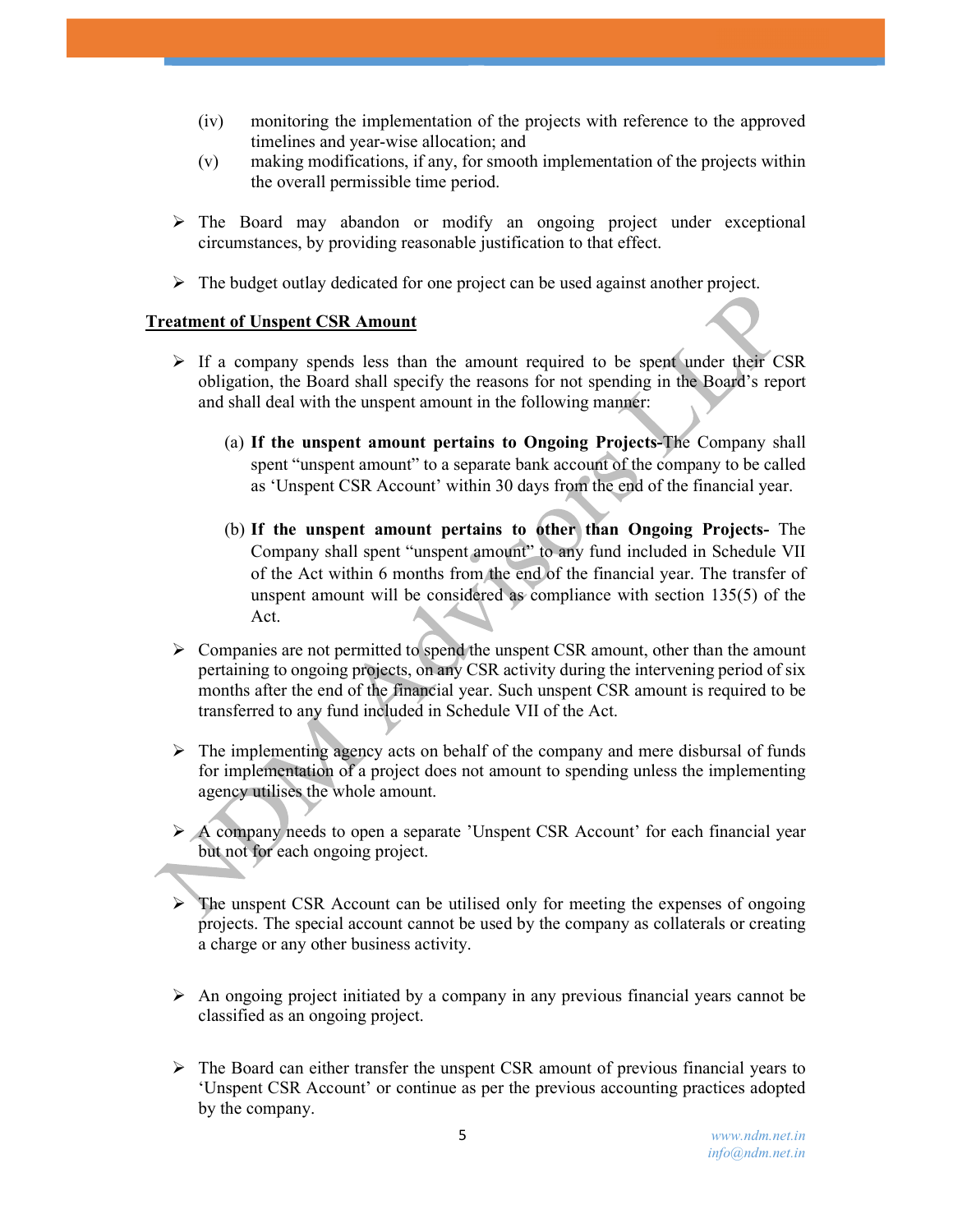- $\triangleright$  The non-compliance with the provisions regarding transfer of unspent amount is a civil wrong and shall attract the following penalties:
	- (a) Company: The Company is required to transfer twice the unspent amount required to be transferred to any fund included in Schedule VII of the Act or Unspent CSR Account, as the case may be, or one crore rupees, whichever is less.
	- (b) Every Officer in Default: 1/10th of the unspent amount required to be transferred to any fund included in Schedule VII of the Act or Unspent CSR Account, or two lakh rupees, whichever is less.
- $\triangleright$  In case of non-compliance with any other CSR provisions of the section or rules, the provisions of section 134(8) or general penalty under section 450 of the Act will be applicable. Further, in case of non-payment of penalty within the stipulated period, the provisions of section 454(8) will be applicable.

# Impact Assessment

- $\triangleright$  Rule 8(3) of the Companies (CSR Policy) Rules, 2014 mandates following class of companies to conduct impact assessment:
	- (a) companies with minimum average CSR obligation of Rs. 10 crore or more in the immediately preceding 3 financial years; and
	- (b) companies that have CSR projects with outlays of minimum Rs. 1 crore and which have been completed not less than 1 year before undertaking impact assessment.
- $\triangleright$  The purpose of impact assessment is to assess the social impact of a particular CSR project.
- $\triangleright$  The company is required to undertake impact assessment of the CSR projects completed on or after January 22, 2021.
- $\triangleright$  The impact assessment be conducted by an independent agency.
- $\triangleright$  The expenditure incurred on impact assessment is over and above the specified administrative overheads of 5%. Expenditure up to a maximum of 5% of the total CSR expenditure for that financial year or 50 lakh rupees (whichever is lower) can be incurred separately for impact assessment.
- Impact assessment report shall be placed before the Board and shall be annexed to the report on CSR.
- $\triangleright$  In case two or more companies choose to collaborate for the implementation of a CSR project, then the impact assessment carried out by one company for the common project may be shared with the other companies for the purpose of disclosure to the Board and in the annual report on CSR.